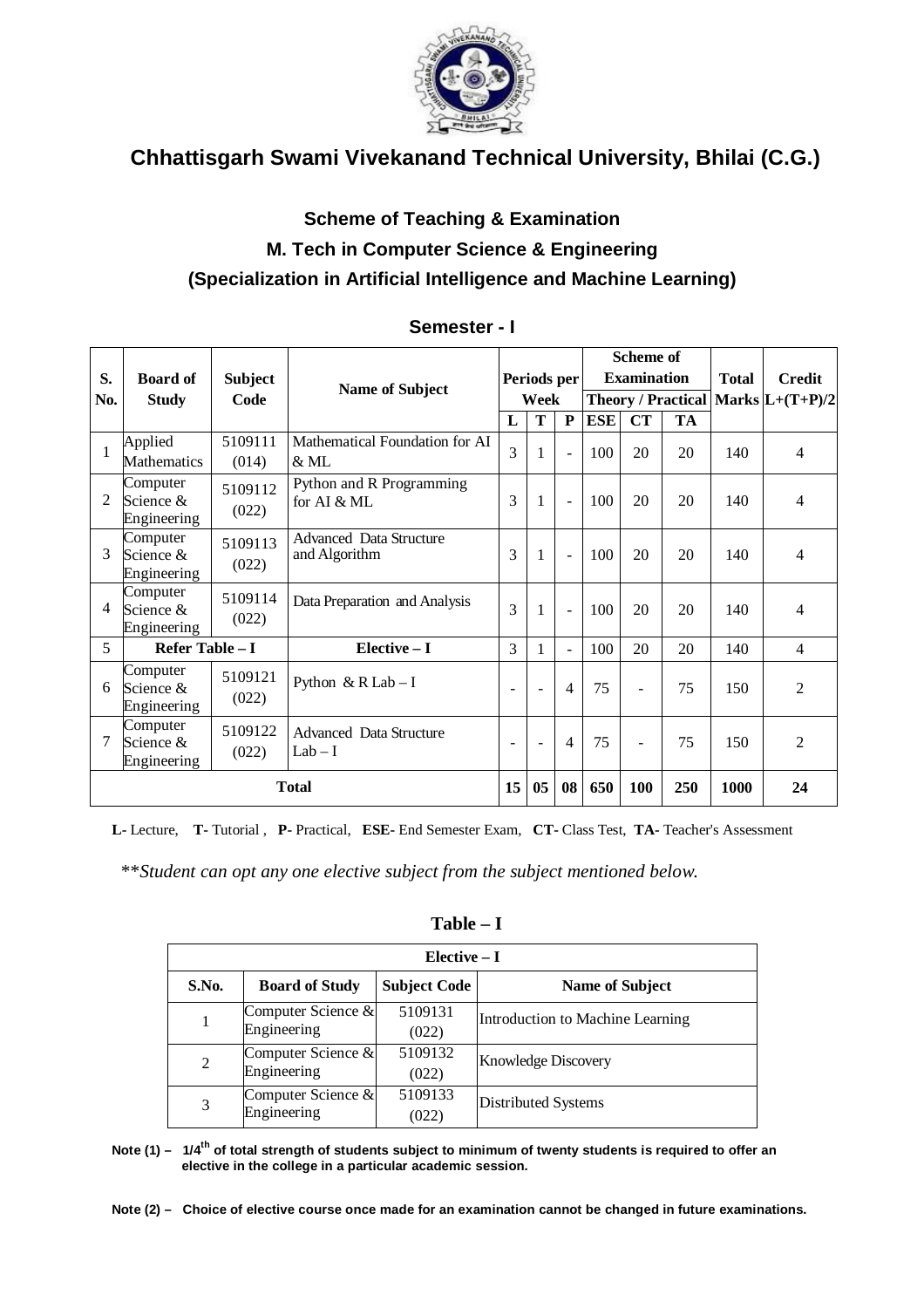

## **Scheme of Teaching & Examination M. Tech in Computer Science & Engineering (Specialization in Artificial Intelligence and Machine Learning)**

| S.             | <b>Board of</b>                      | <b>Subject</b>    |                                              | Periods per              |                          | <b>Scheme of</b><br><b>Examination</b> |            |                          | <b>Total</b>              | <b>Credit</b> |                          |
|----------------|--------------------------------------|-------------------|----------------------------------------------|--------------------------|--------------------------|----------------------------------------|------------|--------------------------|---------------------------|---------------|--------------------------|
| No.            | <b>Study</b>                         | Code              | <b>Name of Subject</b>                       |                          | Week                     |                                        |            |                          | <b>Theory / Practical</b> |               | marks $L+(T+P)/2$        |
|                |                                      |                   |                                              | $\mathbf{L}$             | T                        | P                                      | <b>ESE</b> | CT                       | <b>TA</b>                 |               |                          |
| 1              | Computer<br>Science &<br>Engineering | 5109211<br>(022)  | Artificial Intelligence                      | 3                        | 1                        | $\blacksquare$                         | 100        | 20                       | 20                        | 140           | 4                        |
| $\mathfrak{D}$ | Computer<br>Science &<br>Engineering | 5109212<br>(022)  | <b>Advanced Machine Learning</b>             | 3                        | $\mathbf{1}$             |                                        | 100        | 20                       | 20                        | 140           | 4                        |
| 3              | Computer<br>Science &<br>Engineering | 5109213<br>(022)  | Deep Learning                                | 3                        | $\mathbf{1}$             | $\sim$                                 | 100        | 20                       | 20                        | 140           | 4                        |
| 4              | Computer<br>Science &<br>Engineering | 51091214<br>(022) | <b>Big Data Analysis</b>                     | 3                        | $\mathbf{1}$             | $\sim$                                 | 100        | 20                       | 20                        | 140           | 4                        |
| $\overline{5}$ | Refer Table - II                     |                   | Elective-II                                  | 3                        | 1                        | $\blacksquare$                         | 100        | 20                       | 20                        | 140           | $\overline{\mathcal{L}}$ |
| 6              | Computer<br>Science &<br>Engineering | 5109221<br>(022)  | Artificial Intelligence Lab-II               | $\overline{\phantom{a}}$ | $\overline{\phantom{a}}$ | 4                                      | 75         | $\overline{\phantom{a}}$ | 75                        | 150           | $\mathfrak{D}$           |
| 7              | Computer<br>Science &<br>Engineering | 5109222<br>(022)  | <b>Advanced Machine Learning</b><br>$Lab-II$ | ÷                        | $\overline{\phantom{a}}$ | $\overline{\mathcal{A}}$               | 75         | $\overline{\phantom{a}}$ | 75                        | 150           | $\overline{2}$           |
|                |                                      | <b>Total</b>      |                                              | 15                       | 05                       | 08                                     | 650        | 100                      | 250                       | 1000          | 24                       |

### **Semester - II**

**L-** Lecture, **T-** Tutorial , **P-** Practical, **ESE-** End Semester Exam, **CT-** Class Test, **TA-** Teacher's Assessment

\*\**student can opt any one elective subject from the subject mentioned below.*

| S.<br>No. | <b>Board of Study</b>          | <b>Subject Code</b> | <b>Name of Subject</b>       |  |  |
|-----------|--------------------------------|---------------------|------------------------------|--|--|
|           | Computer Science & Engineering | 5109231(022)        | Principles of Soft Computing |  |  |
|           | Computer Science & Engineering | 5109232(022)        | Recommender System           |  |  |
|           | Computer Science & Engineering | 5109233(022)        | Web Intelligence & Analytics |  |  |

### **Table- II**

**Note (1) – 1/4th of total strength of students subject to minimum of twenty students is required to offer an elective in the college in a Particular academic session.**

**Note (2) – Choice of elective course once made for an examination cannot be changed in future examinations.**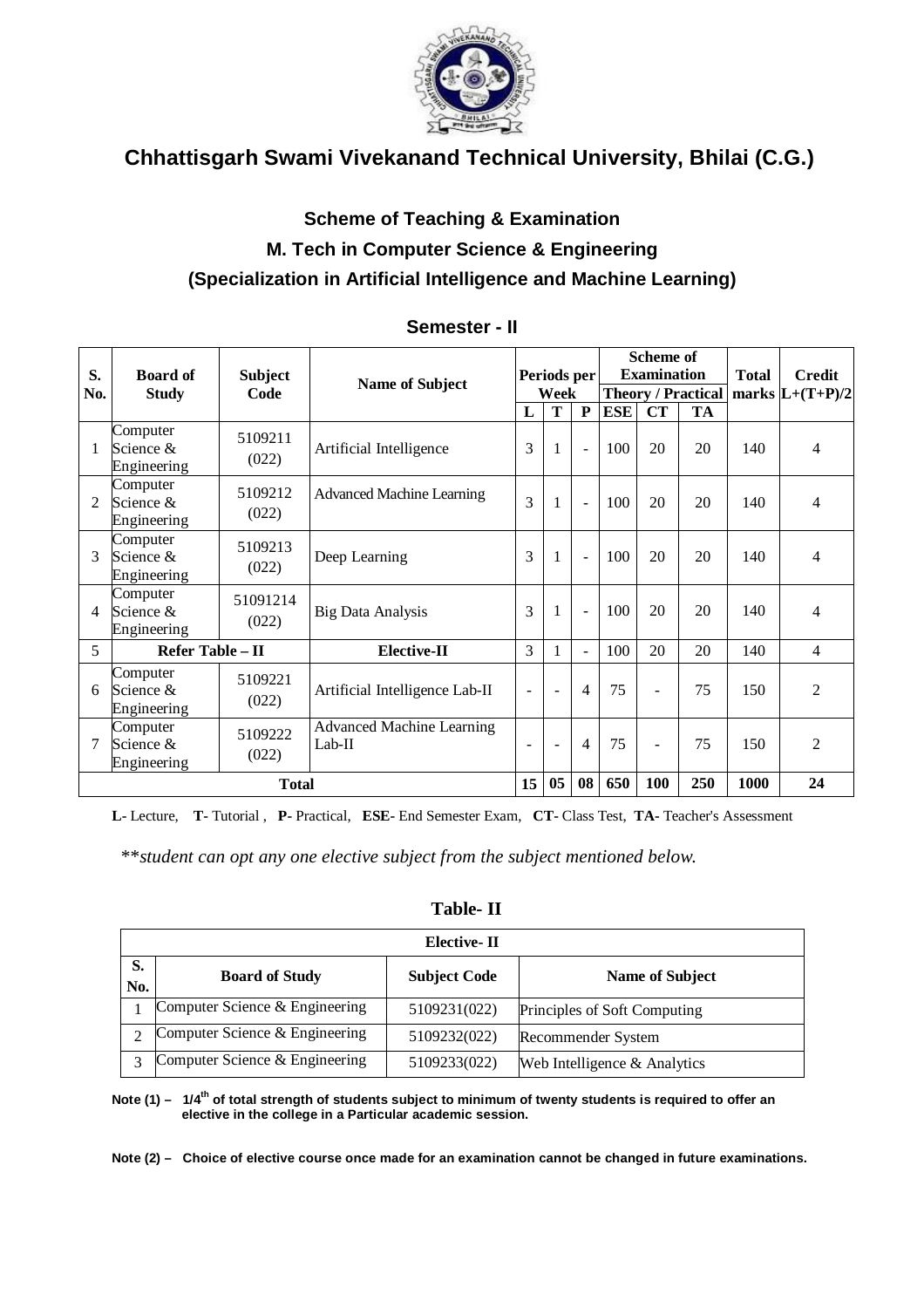

## **Scheme of Teaching & Examination M. Tech in Computer Science & Engineering (Specialization in Artificial Intelligence and Machine Learning)**

### **Semester - III**

| S.<br>No. | <b>Board of</b><br><b>Study</b>      | <b>Subject Code</b> | <b>Subject</b>                      |   | <b>Scheme of</b><br>Periods per<br><b>Examination</b><br>Week<br><b>Theory/Practical</b> |     | <b>Total</b><br><b>Marks</b> | <b>Credit</b><br>$L+(T+P)/2$ |           |     |    |
|-----------|--------------------------------------|---------------------|-------------------------------------|---|------------------------------------------------------------------------------------------|-----|------------------------------|------------------------------|-----------|-----|----|
|           |                                      |                     |                                     | L |                                                                                          | P   | <b>ESE</b>                   | CT                           | <b>TA</b> |     |    |
|           | Computer<br>Science &<br>Engineering | 5109321<br>(022)    | Dissertation-Industry<br>Training-I | 6 |                                                                                          | 34  | 300                          | -                            | 200       | 500 | 23 |
|           | <b>Total</b>                         |                     | 6                                   |   | 34                                                                                       | 300 | ٠                            | <b>200</b>                   | 500       | 23  |    |

 **L-** Lecture, **T-** Tutorial , **P-** Practical, **ESE-** End Semester Exam, **CT-** Class Test, **TA-** Teacher's Assessment

**Note (1) – 1/4th of total strength of students subject to minimum of twenty students is required to offer an elective in the college in a Particular academic session.**

**Note (2) – Choice of elective course once made for an examination cannot be changed in future examinations.**